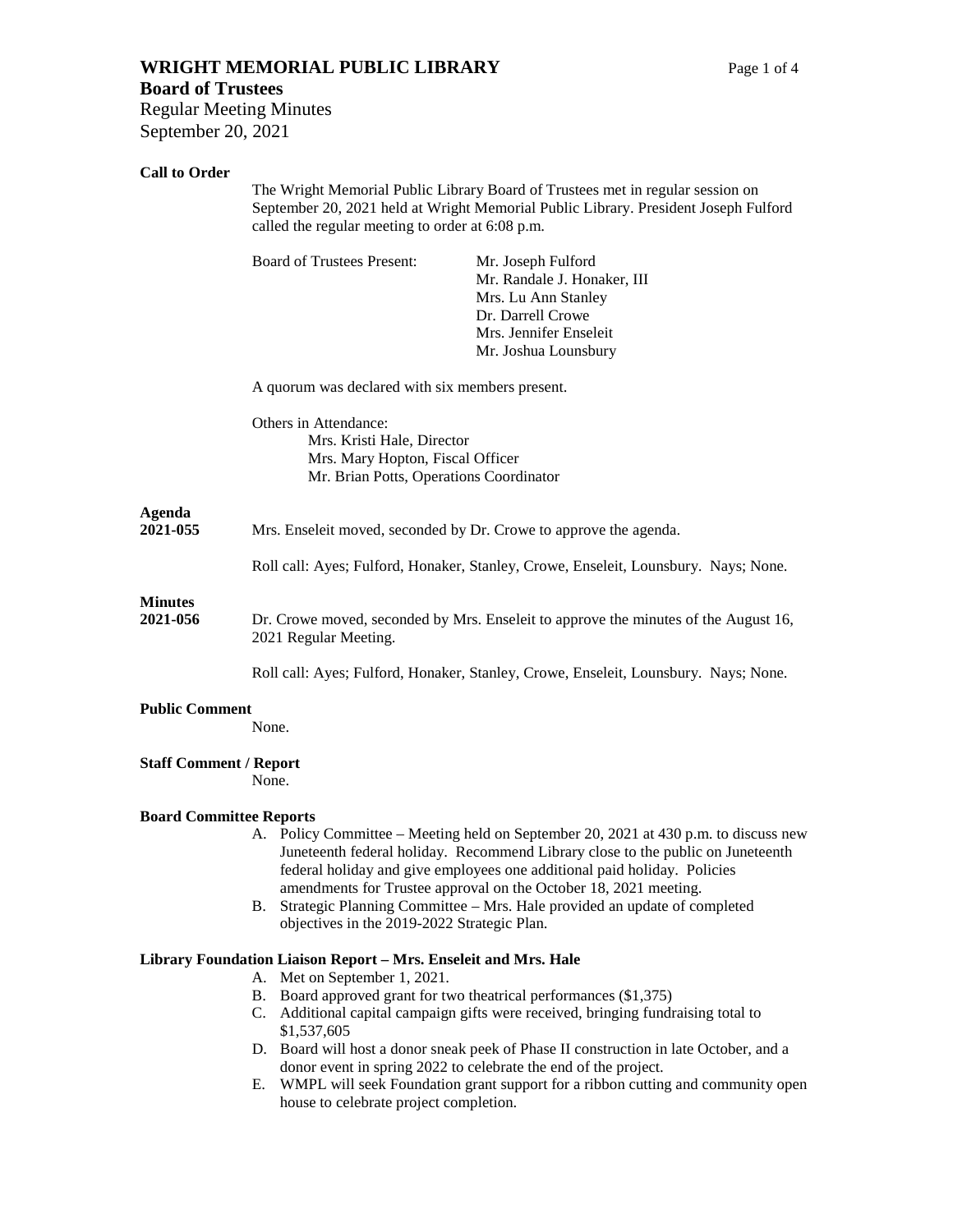#### **Board of Trustees**

Regular Meeting Minutes September 20, 2021

> F. Trustees were asked to support the Tour De Gem, either by joining the team or sponsoring a rider.

# **Next Chapter Project**

- A. Expenditures paid to date total \$2,670,380.93.
- B. Capital Projects fund
	- 1. Expenditures up to \$20,000
		- a. Owner's Costs Not to exceed \$6,950.
- **2021-057** Mrs. Enseleit moved, seconded by Mr. Lounsbury to approve owner's costs not to exceed \$6,950.

Roll call: Ayes; Fulford, Honaker, Stanley, Crowe, Enseleit, Lounsbury. Nays; None.

- 2. Expenditures over \$20,000
	- a. Owner's Cost Not to exceed \$74,800 (base of \$68,000 plus 10% contingency).

#### **2021-058** Dr. Crowe moved, seconded by Mr. Honaker to approve owner's costs not to exceed \$74,800 for signage and authorize the Director to sign the lowest qualifying bid.

Roll call: Ayes; Fulford, Honaker, Stanley, Crowe, Enseleit, Lounsbury. Nays; None.

- C. Project Update
	- 1. Mrs. Hopton reported, as of September 13 2021, the total budget of \$5,176,532 is still fluid as a number of costs are yet to be undetermined.
	- 2. Mrs. Hale reported remaining shelving is scheduled to arrive this week. Some punch list and modifications of park level are still in process. Phase II demolition is underway.

#### **Fiscal Officer's Report – Mrs. Hopton**

- A. Financial Report August 2021
- B. Contributions & Donations August 2021
- C. Amended Estimated Resources & Annual Appropriations Budget 2021
- **2021-059** Mr. Lounsbury moved, seconded by Mrs. Stanley to accept the Financial Report August 2021, Contributions & Donations – August 2021, and Amended Estimated Resources & Annual Appropriations Budget 2021.

Roll call: Ayes; Fulford, Honaker, Stanley, Crowe, Enseleit, Lounsbury. Nays; None.

- D. Resolution Accepting the Montgomery County Public Library Fund Entitlement and Distribution Formula for 2022 as Determined and Set Forth by Montgomery County Budget Commission.
- **2021-060** Dr. Crowe moved, seconded by Mrs. Stanley to accept the Montgomery County Public Library Fund Entitlement and Distribution Formula for 2022 as Determined and Set Forth by Montgomery County Budget Commission.

Roll call: Ayes; Fulford, Honaker, Stanley, Crowe, Enseleit, Lounsbury. Nays; None.

#### **Director's Report – Mrs. Hale**

- A. Library Usage Report and Collection Statistics addendum
- B. Library Highlights addendum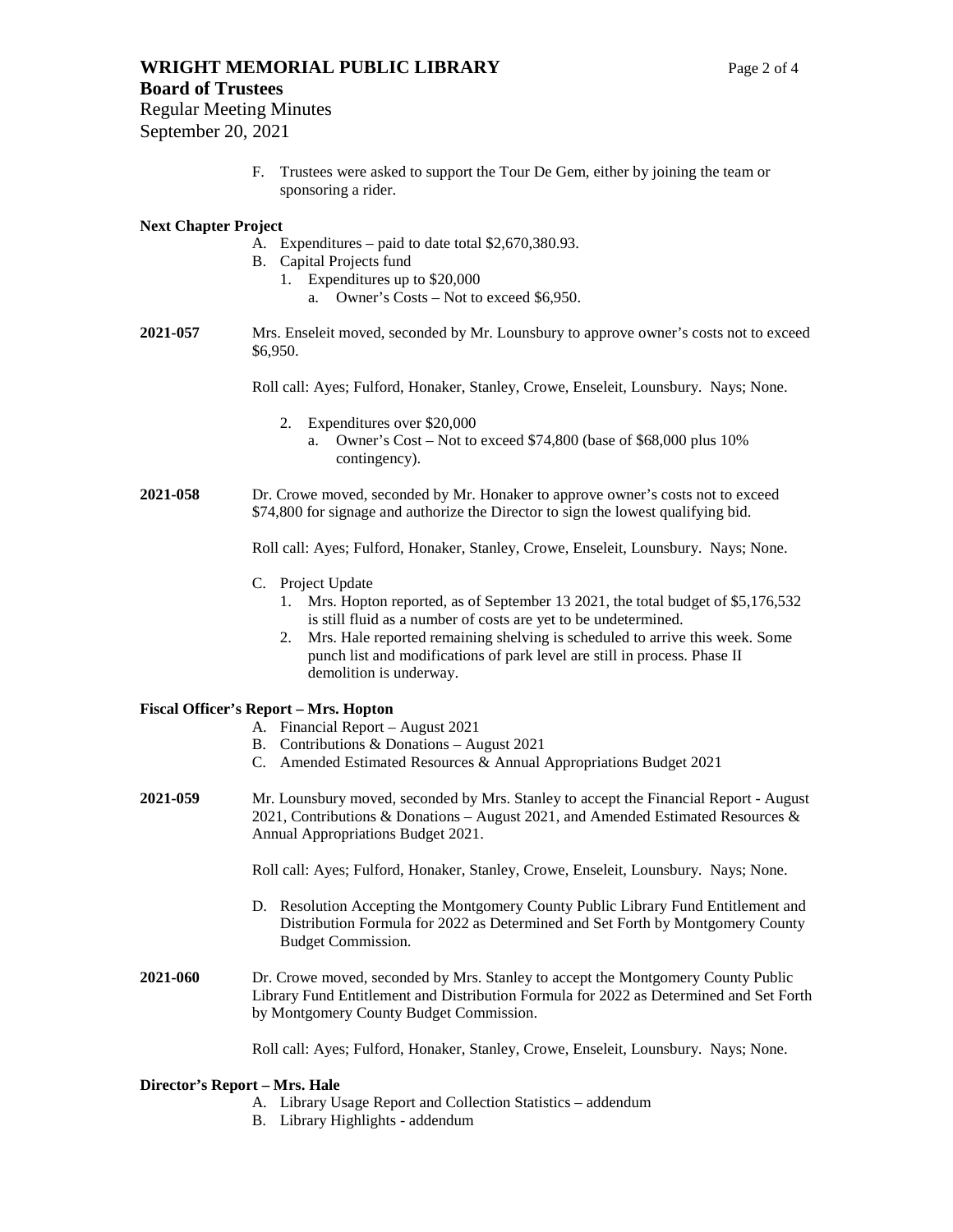**WRIGHT MEMORIAL PUBLIC LIBRARY** Page 3 of 4

#### **Board of Trustees**

Regular Meeting Minutes September 20, 2021

# C. Updates

- 1. Technology
	- a. Mrs. Hale reviewed hardware and software updates needed. New patron copier and digital signage packages are being reviewed. The remote locker has been delayed and is expected to arrive next week. Mrs. Hale shared the locker design.
- 2. Collections, Services, & Programs
	- a. Demand for COVID-19 testing has remained very high, and WMPL is ordering new shipments regularly. However, shortages can be expected.
	- b. WMPL has additional sustainable gardening and yard maintenance events scheduled.
	- c. New class of Library Ambassadors were inaugurated on Sunday, September 19.
- 3. Other Updates
	- a. Mrs. Hale provided testimony at the annual Montgomery County Budget Commission hearing. Mr. Fulford also attended.
	- b. Mrs. Hale and Mrs. Hopton updated the Trustees on pending Open Records requests.
	- c. Mrs. Hale, Mrs. Hopton, and trustees discussed development of a communications strategy that affirms WMPL's mission to provide information and resources that represent all points of view. The Communications Committee will meet to further discuss.
- d. Mrs. Hale provided with e-mail with the WMPL domain for each Trustee.
- 4. Community Involvement
	- a. Rotary Weekly Meetings, 8/27/21, 9/3/21, 9/10/21, 9/17/21
	- b. Rotary Board Meeting, 9/8/21
	- c. Oakwood Inclusion Coalition Leadership Team Meeting, 8/31/21

#### **New Business**

- A. Expenditures in Excess of \$10,000.
	- 1. Software and SearchOhio Invoices (Innovative Services Not to Exceed \$46,350).
- **2021-061** Mrs. Stanley moved, seconded by Mr. Lounsbury to approve the Software and SearchOhio expenditures not to exceed \$46,350.

Roll call: Ayes; Fulford, Honaker, Stanley, Crowe, Enseleit, Lounsbury. Nays; None.

#### B. Capital Expenditures

- 1. Tech Refresh 2021 Not to Exceed \$5,300.
- **2021-062** Dr. Crowe moved, seconded by Mrs. Enseleit to approve the Tech Refresh 2021 not to exceed \$5,300.

Roll call: Ayes; Fulford, Honaker, Stanley, Crowe, Enseleit, Lounsbury. Nays; None.

#### **Action Items**

#### **Prior Meeting:**

- A. Book Recommendations Mrs. Stanley (open)
- B. Follow-up on Donation in Memory of Dale Ransom Skipton Mrs. Hale (closed)